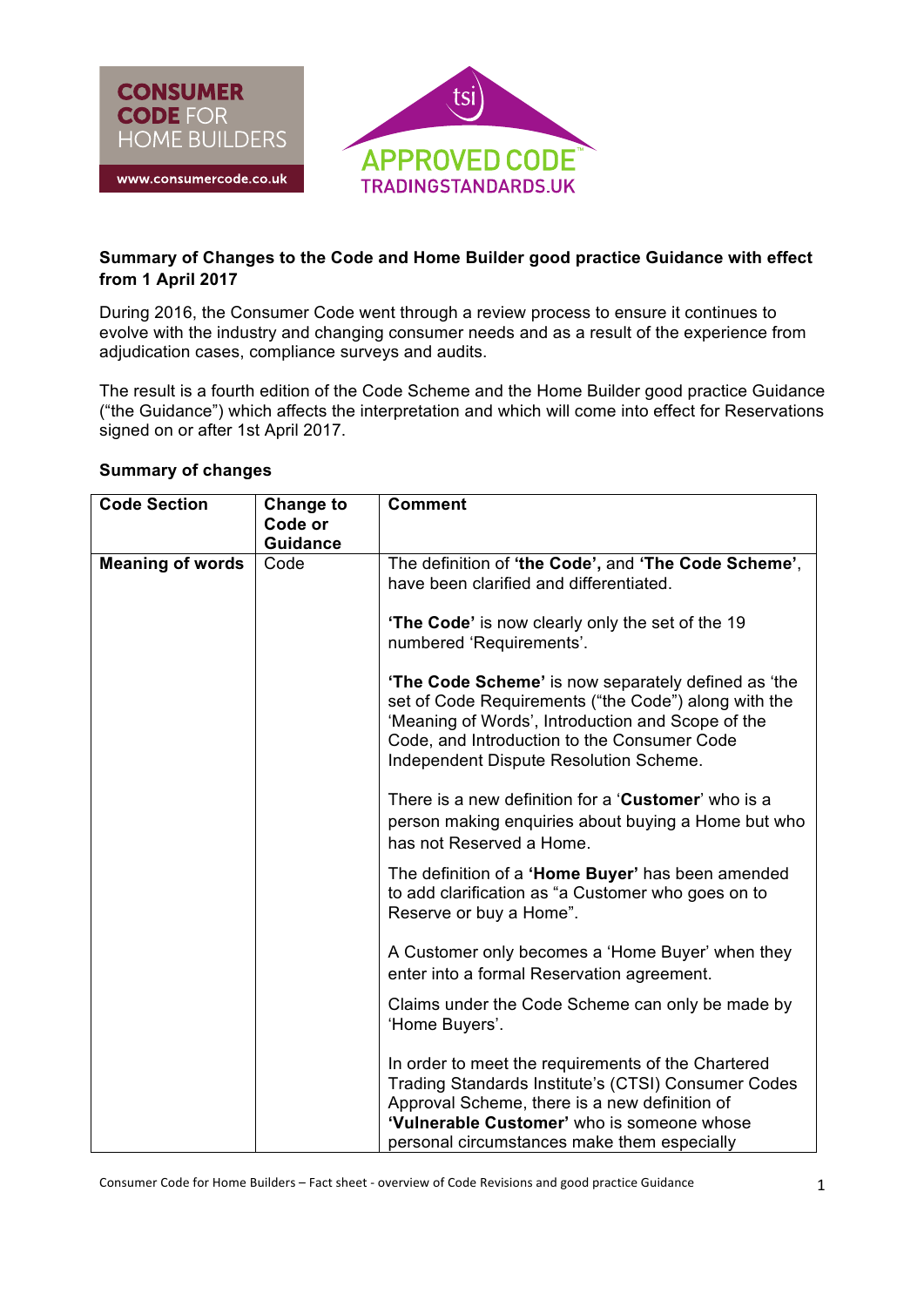|                                  |             | susceptible to detriment.<br>In various sections of the Guidance, it is now stated<br>that 'the evident needs of Vulnerable Customers should<br>be considered at all times'.                                                                                                                                                                                                                                                                                                    |
|----------------------------------|-------------|---------------------------------------------------------------------------------------------------------------------------------------------------------------------------------------------------------------------------------------------------------------------------------------------------------------------------------------------------------------------------------------------------------------------------------------------------------------------------------|
|                                  |             | An example could be that someone who has severe<br>visual impairment may be unable to read or see<br>documents or plans clearly, and the evidence of that<br>vulnerability may be a guide stick, guide dog, or special<br>optical device. Another example might be an elderly<br>customer who has difficulty understanding documents<br>or exhibits memory problems and needs support, for<br>example, from a younger family member to help them<br>through the buying process. |
|                                  |             | The dispute resolution scheme has now been clarified<br>as the 'Independent Dispute Resolution Scheme'.                                                                                                                                                                                                                                                                                                                                                                         |
| Introduction                     | Code        | Clarification has been provided on what checks the<br>Code's Management Board may take on how the Code<br>is being applied.                                                                                                                                                                                                                                                                                                                                                     |
| Scope of the<br>Code             | Code        | Sections 2 and 3 have been amended to provide<br>clarification on the complaints the Code Scheme<br>applies to.<br>Section 4 has been amended in relation to the Code                                                                                                                                                                                                                                                                                                           |
|                                  |             | not applying to investors and in particular, the definition<br>of individual investors has been clarified. The Code<br>Scheme does not apply to individuals buying 'more<br>than one property on the same development for<br>investment purposes'.                                                                                                                                                                                                                              |
| 1.2 Making the<br>Code available | <b>Both</b> | Knowledge of the presence of the Code Scheme, as<br>demonstrated by recent mystery shopping surveys, is<br>inadequate. It is also recognised that Requirements to<br>provide Customers with copies of the Code if asked,<br>can be achieved by making them available on-line at<br>the Code's website, which is more environmentally<br>friendly.                                                                                                                               |
|                                  |             | To seek to improve the application of the Code<br>Scheme taking account of both these issues, the Code<br>now requires that the Code Scheme Logo is<br>prominently displayed in both Home Builders' and<br>Agents' sales offices and in sales brochures.                                                                                                                                                                                                                        |
|                                  |             | The Code Scheme logo must precisely follow the<br>design shown in the logo guidelines on the Code<br>website. The requirement to display the Code and<br>give a copy to Customers who ask for it has been<br>removed as the Code can be viewed at the website<br>address incorporated in the Code logo.                                                                                                                                                                         |
|                                  |             | Home Buyers must be provided with the Code                                                                                                                                                                                                                                                                                                                                                                                                                                      |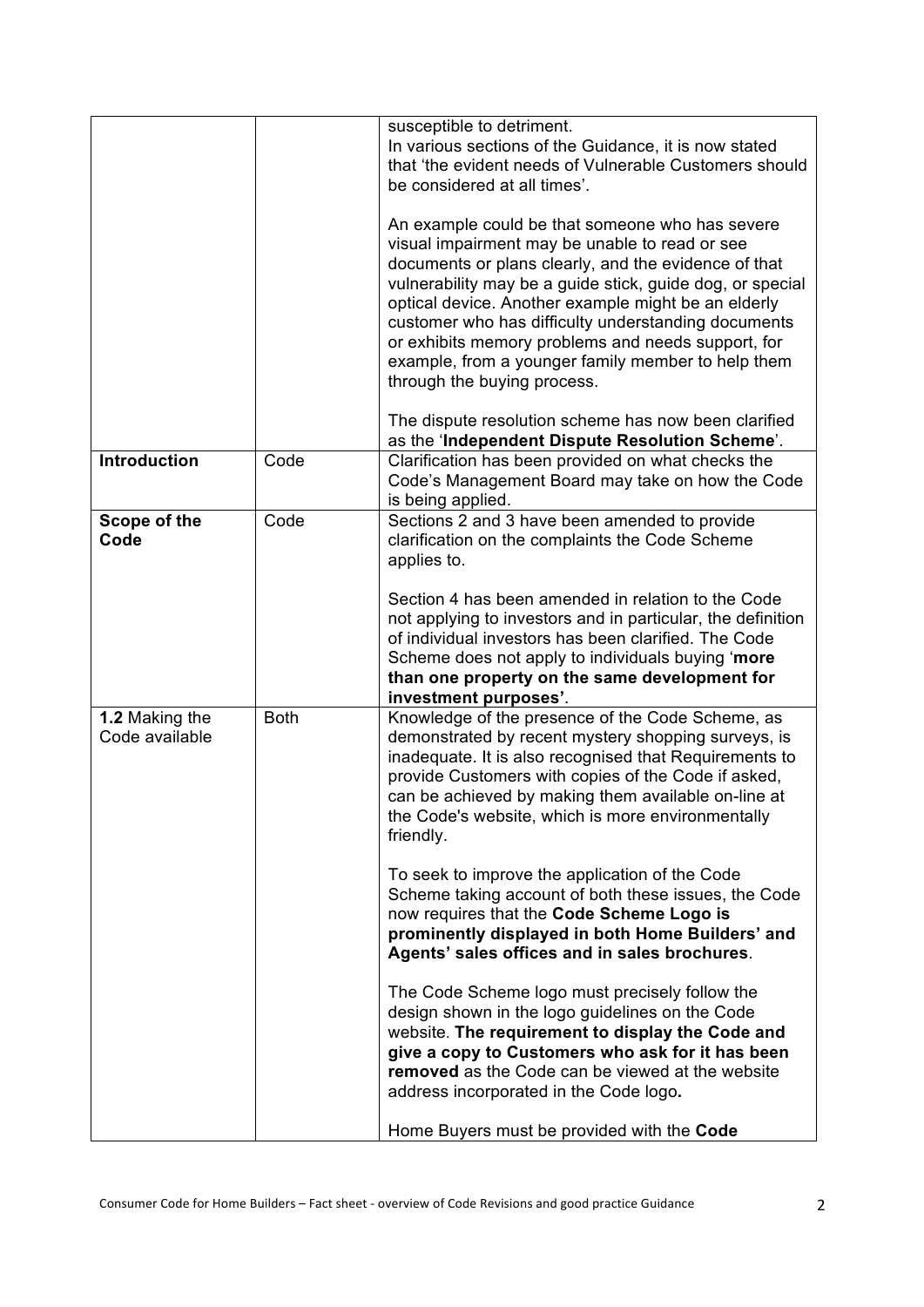|                              |             | <b>Scheme</b> documents with the Reservation agreement,                                                  |
|------------------------------|-------------|----------------------------------------------------------------------------------------------------------|
|                              |             | but this can be done by electronic means.                                                                |
|                              |             |                                                                                                          |
|                              |             | The 'Home Builder Guidance' is a separate<br>document. It does not have to be provided to the Home       |
|                              |             | Buyer, although it can be accessed via the Code                                                          |
|                              |             | website.                                                                                                 |
| 1.3 Customer                 | Guidance    | It has been clarified that this section applies to issues                                                |
| Service                      |             | raised before legal completion. Matters after legal                                                      |
|                              |             | completion are dealt with under Section 4.1 of the                                                       |
|                              |             | Code.                                                                                                    |
| <b>1.4 Appropriately</b>     | Guidance    | To help comply with the Code Requirement, within the                                                     |
| trained staff                |             | Guidance there is now reference to the Code's online                                                     |
|                              | Guidance    | training package.                                                                                        |
| 1.5 Sales and<br>advertising |             | In compliance with CTSI requirements, there is now an<br>exclusion of high pressure selling techniques.  |
| 2.1 Pre-purchase             | <b>Both</b> | Following complaints about 'event fees' such as                                                          |
| information                  |             | deferred management charges and fees on resale or                                                        |
|                              |             | transfer of leases (particularly in the retirement homes                                                 |
|                              |             | sector), which have been the subject of a current Law                                                    |
|                              |             | Commission investigation and report, there is now a                                                      |
|                              |             | Requirement that any such 'event fees' are declared at                                                   |
|                              |             | Reservation stage.                                                                                       |
|                              |             | The Requirement to provide a brochure or plan                                                            |
|                              |             | showing 'the layout' has been qualified to now show 'a                                                   |
|                              |             | general layout'. This is following decisions made on                                                     |
|                              |             | complaints to the Independent Dispute Resolution                                                         |
|                              |             | Scheme.                                                                                                  |
|                              |             |                                                                                                          |
|                              |             | 'The Code Scheme' documents must be provided to                                                          |
|                              |             | the Home Buyer with the Reservation agreement. The                                                       |
|                              |             | Code Scheme must be provided to the Home Buyers'<br>legal representative with the draft Contract of Sale |
|                              |             | documents. This may be provided either in paper or                                                       |
|                              |             | electronic form in both cases.                                                                           |
| 2.2 Contact                  | Guidance    | It has been clarified that after legal completion, the                                                   |
| information                  |             | after-sales service Requirements are dealt with under                                                    |
|                              |             | 4.1 of the Code.                                                                                         |
| 2.4 Health and               | Guidance    | It has been clarified that access to areas under                                                         |
| safety for visitors to       |             | construction may be properly barred or restricted.                                                       |
| developments                 |             |                                                                                                          |
| under construction           |             |                                                                                                          |
| 2.5 Pre-contract             | Guidance    | It has been clarified that Builders may offer incentives                                                 |
| information                  |             | and/or refer Home Buyers, for example, to a panel of                                                     |
|                              |             | solicitors, but, should not restrict their choice of Legal                                               |
|                              |             | representative. In addition, this preclusion now                                                         |
|                              |             | includes not restricting the financial advisor or                                                        |
|                              |             | mortgage intermediary that the Home Buyer may wish                                                       |
|                              |             | to use.                                                                                                  |
| 2.6 Reservation              | <b>Both</b> | The Requirements to be included in the Reservation                                                       |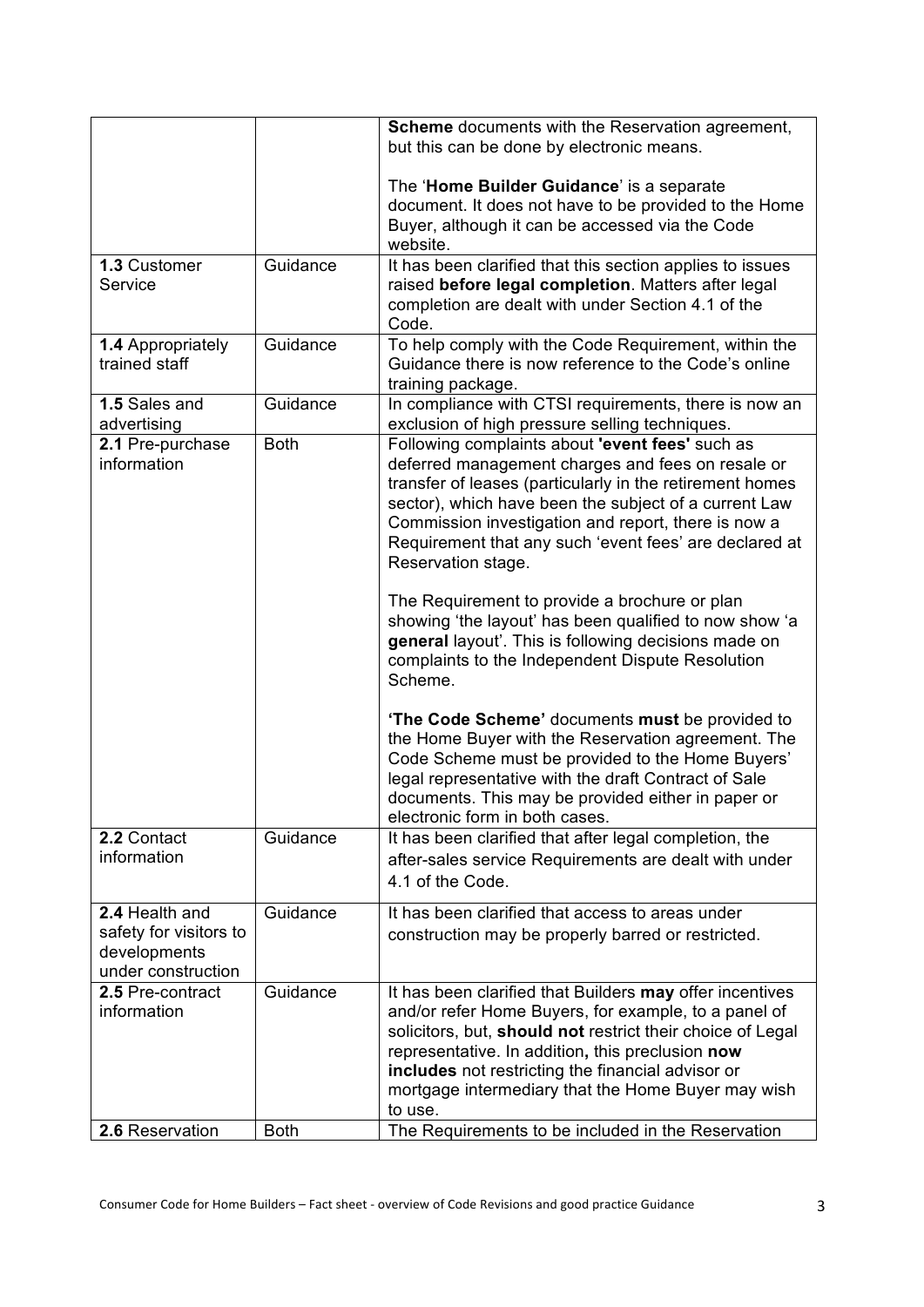|                                                              |             | agreement have been amended to include:                                                                                                                                                                                                                                                                                                                   |
|--------------------------------------------------------------|-------------|-----------------------------------------------------------------------------------------------------------------------------------------------------------------------------------------------------------------------------------------------------------------------------------------------------------------------------------------------------------|
|                                                              |             | the nature and method of assessment of<br>any event fees such as transfer fees or<br>similar liabilities.                                                                                                                                                                                                                                                 |
|                                                              |             | The Guidance clarifies the information should include<br>the specific date until when the purchase price remains<br>valid and that a copy of the Code Scheme has been<br>supplied in hard or electronic form.                                                                                                                                             |
|                                                              |             | Guidance is added that the Reservation agreement,<br>including any appendices or schedules attached to it,<br>should be evidenced by both the Home Builder and<br>Home Buyer in recognition of them having been seen,<br>received and agreed.                                                                                                             |
|                                                              |             | A high number of adjudications have been found<br>against Home Builders because they were unable to<br>prove that the Home and its specification was as<br>agreed and explained to the Home Buyer at the point of<br>Reservation and subsequent Contract.                                                                                                 |
|                                                              |             | Guidance regarding the retention of monies from<br>Reservation fees on the cancellation of a Reservation<br>has been simplified. In the Reservation agreement a<br>Home Builder is now required to state the likely 'range'<br>of monetary deduction which may be made on<br>cancellation.                                                                |
|                                                              |             | The Home Builder may retain an amount that<br>represents the reasonable costs that they have<br>genuinely incurred in processing and holding the<br>Reservation. The Home Builder determines the<br>amounts entirely in their own judgement within the<br>'range' indicated in the Reservation agreement.                                                 |
|                                                              |             | The Home Builder however must have regard to the<br>fact that a Home Buyer may challenge any deduction<br>made through the Code's Independent Dispute<br>Resolution Scheme if they consider it excessive. The<br>Home Builder may need to demonstrate to an<br>Adjudicator to the contrary.                                                               |
| 3.1 The Contract                                             | <b>Both</b> | Reference to specific legislation has been removed and<br>a more general Requirement to comply with all relevant<br>legislation.                                                                                                                                                                                                                          |
| 3.2 Timing of<br>construction,<br>completion and<br>handover | Guidance    | There are frequent issues arising regarding the<br>'completeness' of the Home at handover. The<br>Guidance has been extended to suggest that the Home<br>Builder should explain to the Home Buyer that there<br>may be minor items outstanding within the Home and<br>its curtilage, and explain what arrangements they will<br>make for completing them. |